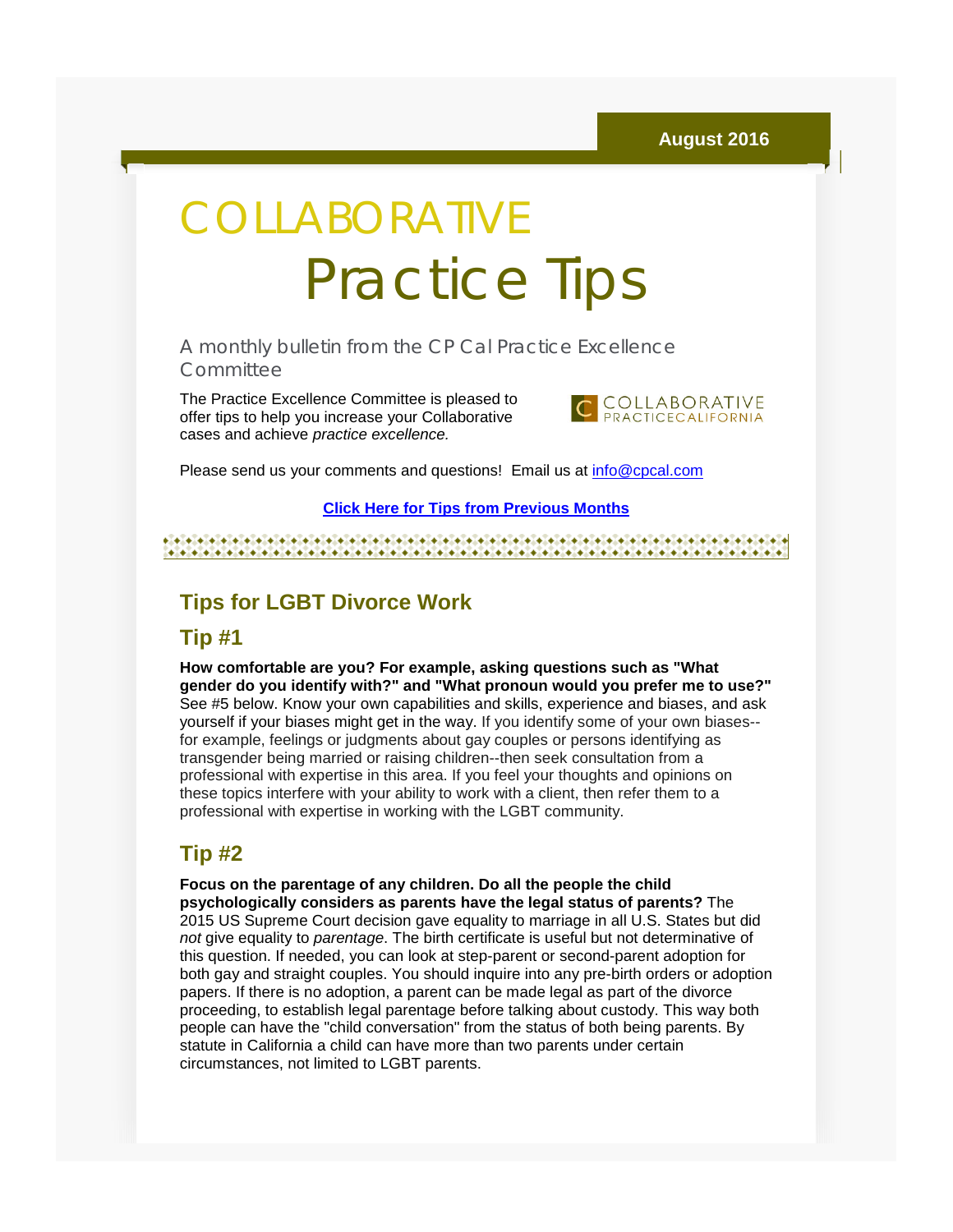#### **Tip #3**

**What is the legal status of the relationship between the adults when they walk into your office?** They may have been--or not been--married, registered domestic partners ("RDP"), or under civil union ("CU"). This may be similar to unmarried straight couples who want to separate as if they were married or have nonmarital "palimony" claims. Not all those RDP/CU options are recognized for straight couples in California, and no common law marriage exists in California for gay or straight couples. Determine their legal relationship status, or even whether they may have multiple legal statuses, from different states or even different countries. Make sure that what you are doing in CA considers and will terminate all of these statuses.

### **Tip #4**

**What is the start date of the adults' legally recognized relationship?** Was marriage legal where they lived when their relationship started and significantly progressed? Professionals from all three disciplines would want to help the partners look at when the partners feel they were entering into what kinds of a committed relationship at what point. For example, at what point did they merge their finances and how were they merged? This question is important if they want to apply CA marital law before marriage was legalized in CA for the purpose of determining community property and/or spousal support. This is a choice every couple has.

# **Tip #5**

**Figure out the respectful words to use in drafting the legal documents**.

Professionals should use the words that the couple chooses and prefers to use. Most consider it respectful to ask them how they would like to be referred to. People may want to be referred to as "spouse" or "partner" if married. With a transgender person you may ask, "what pronoun would you like me to use?" For example, you may ask "Is it appropriate to refer to you as 'she' and 'her' in my legal documents?" Ask about "Dad" as distinct from "donor," as these terms also may have emotional charge in a lesbian couple, mixed couple or even in a gay male couple. There are topics of discussion to cover when developing a parenting plan: for example, how to assist parents in developing common explanations of same sex relationships and/or how a parent identifies as gay or transgender, much as we develop common divorce stories. Another question to ask is what the children call each parent and whether they'd like these terms reflected on the parenting plan and relayed to the child specialist.

# **Tip #6**

**Look at financial transactions to see if any were done before legal recognition was available.** Be aware that some transactions may have been done because of trust and estate planning before marriage was legal. Their intentions may have been different if they meant it for what was to happen at their death, but perhaps they did not intend it to cover a possible future divorce.

# **Tip #7**

**If your clients divorced before marriage equality, then their spousal support may not have had the same tax treatment as straight people's.** They might want to go back and amend their divorce agreement for tax advantages.

**We'll give future tips for: Transgender kids of straight people, and transgender adults getting divorced. Also, there is a workshop on this topic by Laura Ward and Mariette Geldenhuys at the IACP Forum in October 2016 in Lake Las Vegas.**